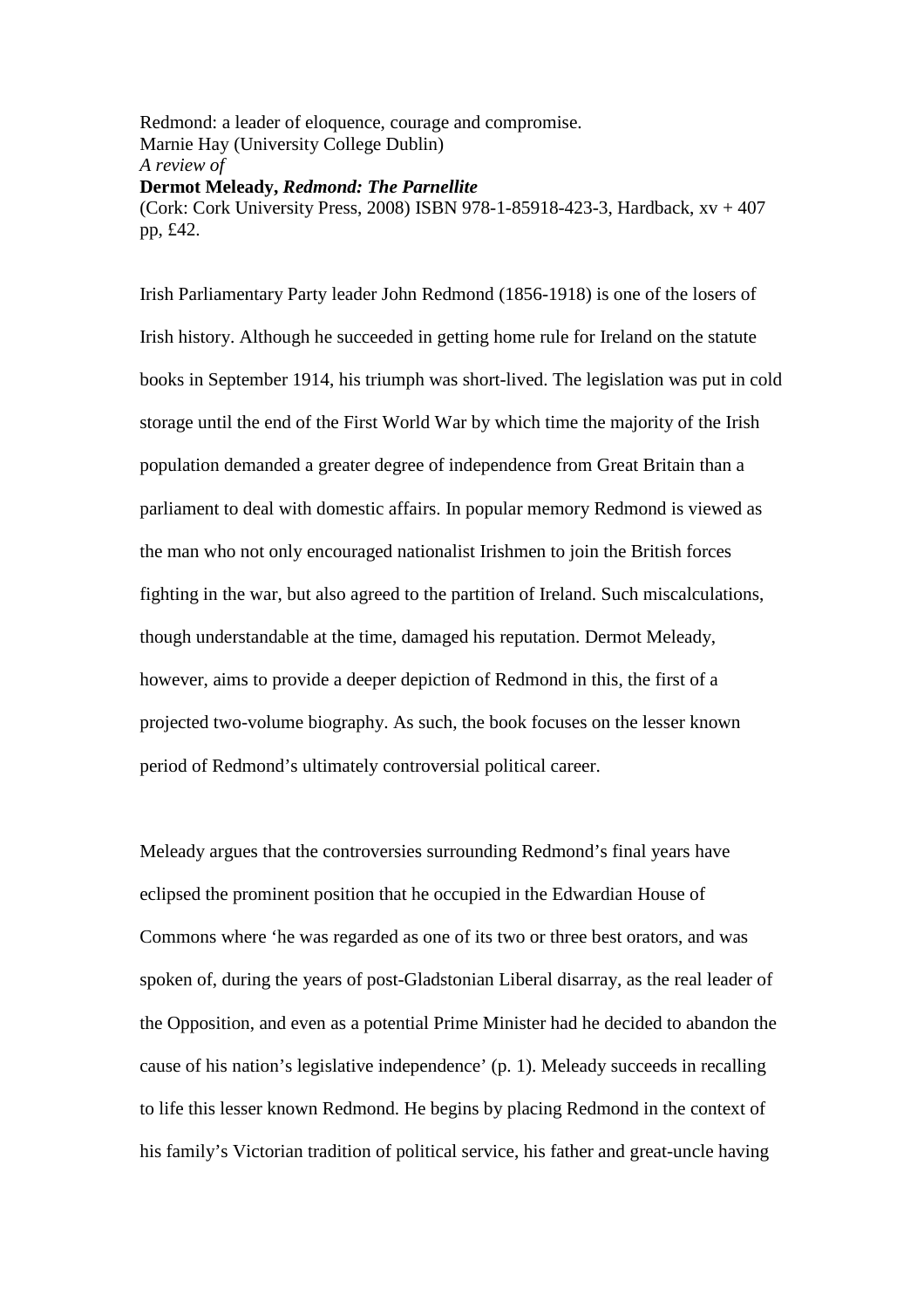been MPs for Wexford borough. Meleady then takes a detailed chronological look at Redmond's political career in the period between his first election to the House of Commons in 1881 and the Irish Parliamentary Party's reunion in 1900 after the decade-long split between those, like Redmond, who had supported Charles Stewart Parnell's continued party leadership after the O'Shea divorce controversy, and those who had opposed it.

Displaying 'eloquence and courage', Redmond showed promise in his early years as a young MP. In the late 1880s, however, his parliamentary profile decreased due to 'his involvement in the Plan of Campaign and its associated legal work' (p. 198). Though he was no agrarian radical, Redmond embraced the Plan of Campaign from an early stage, seeing it as a tool 'to win rent reductions and avert mass evictions' and 'as a means of keeping the party close to the people' (pp 123-4). Meleady suggests that Redmond's 'remoteness [between 1886 and 1890] from the centre of the party's internal politics … shielded him from first-hand experience of the irritations – the mysterious disappearances, the failure to endorse fully the Plan of Campaign – which had revealed Parnell's inadequacies as leader' (p. 164). This made it easier for Redmond to remain loyal to Parnell, 'bound to him by the double ties of private friendship and political allegiance' (p. 153). The party split propelled Redmond from 'a comfortable niche…in the second rank of Parnell's retinue, to the leadership of a fragment of that party' after Parnell's death in 1891 (p. 198). During the 1890s Redmond tried 'to build a new coalition around a broad and generous definition of Irish nationality', forging links with both unionists and Fenians (p. 301). A talented orator capable of compromise, Redmond was unanimously elected chairman of the reunited party in 1900. Throughout his career Redmond remained consistent in his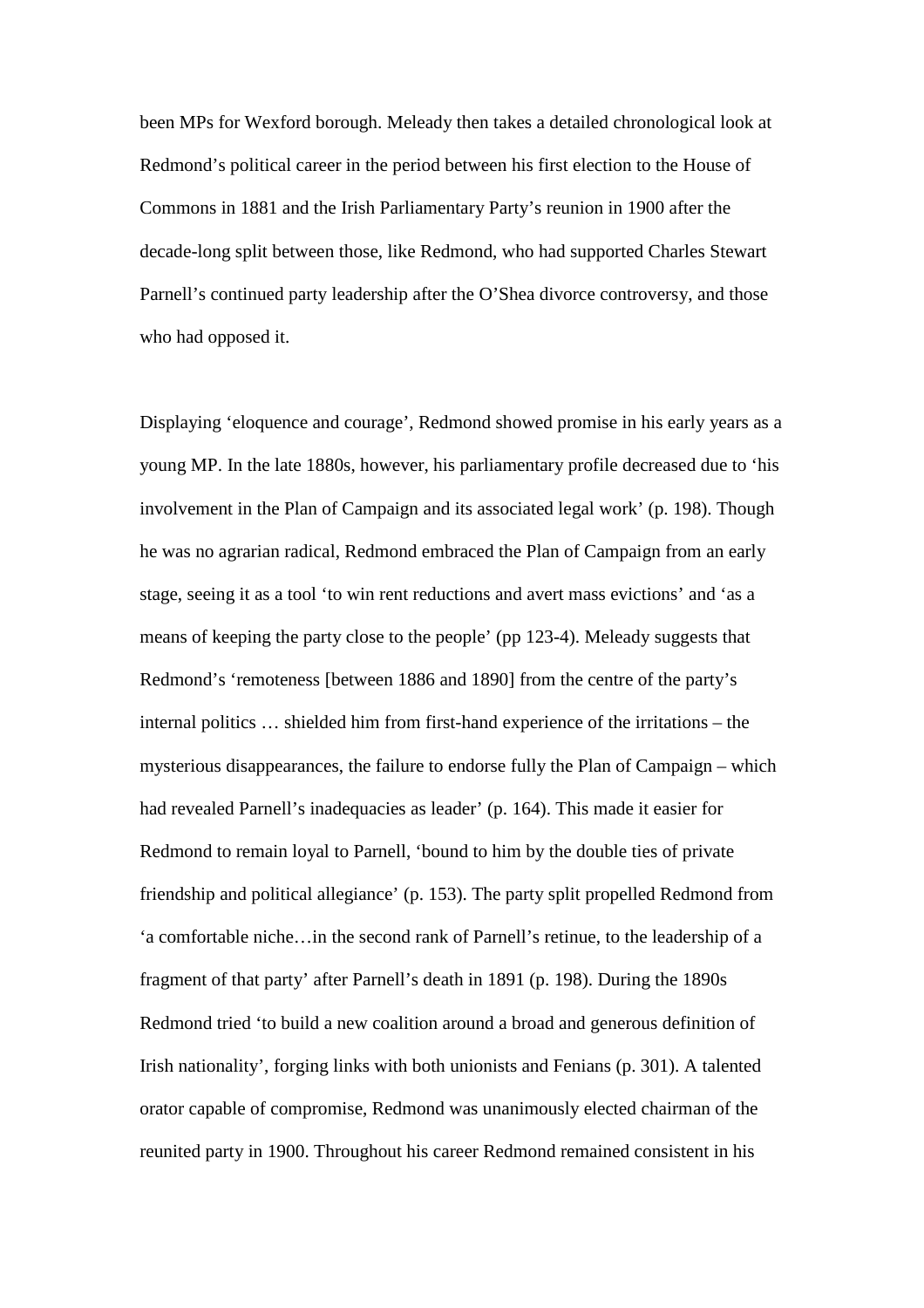belief that 'the Irish nation had a sovereign right to use physical force to win and defend its freedom', but that a situation requiring the use of political violence was unlikely to arise (p. 121).

Though the main focus of the book is on Redmond's political career, his personal life is discussed where deemed relevant. He met and married his Irish-Australian wife Johanna Dalton in 1883 while he and his brother William were on a tour of Australia to raise funds for the Irish National League. (William later married her niece Eleanor.) The marriage resulted in three children. For Redmond, this trip to a distant corner of the British Empire also influenced his view that Irish autonomy within the Empire was not only the sole 'form of self-government attainable in the realm of practical politics', but also 'a worthwhile goal' in itself (p. 81). This view would last longer than the marriage, as Johanna died prematurely in December 1889 after giving birth to a stillborn daughter. The tragedy coincided with Captain William O'Shea's institution of divorce proceedings against his wife Katharine, naming Parnell as co-respondent, thus heralding a decade of political turmoil in Ireland. Devastated by Johanna's death, Redmond withdrew from public life for about a year before bouncing back to realise his early political potential. A decade later, with the party finally on the verge of reunion, Redmond again found personal happiness when he married Ada Beesley in 1899. Disappointingly, Meleady provides no background information on Beesley.

Throughout this clearly written book, Meleady situates Redmond within the wider context of the vicissitudes of the Irish Parliamentary Party during the years of Parnell's leadership and of its fragmentation in the decade after his death. The epilogue outlines Redmond's career during the seventeen years that he spent as